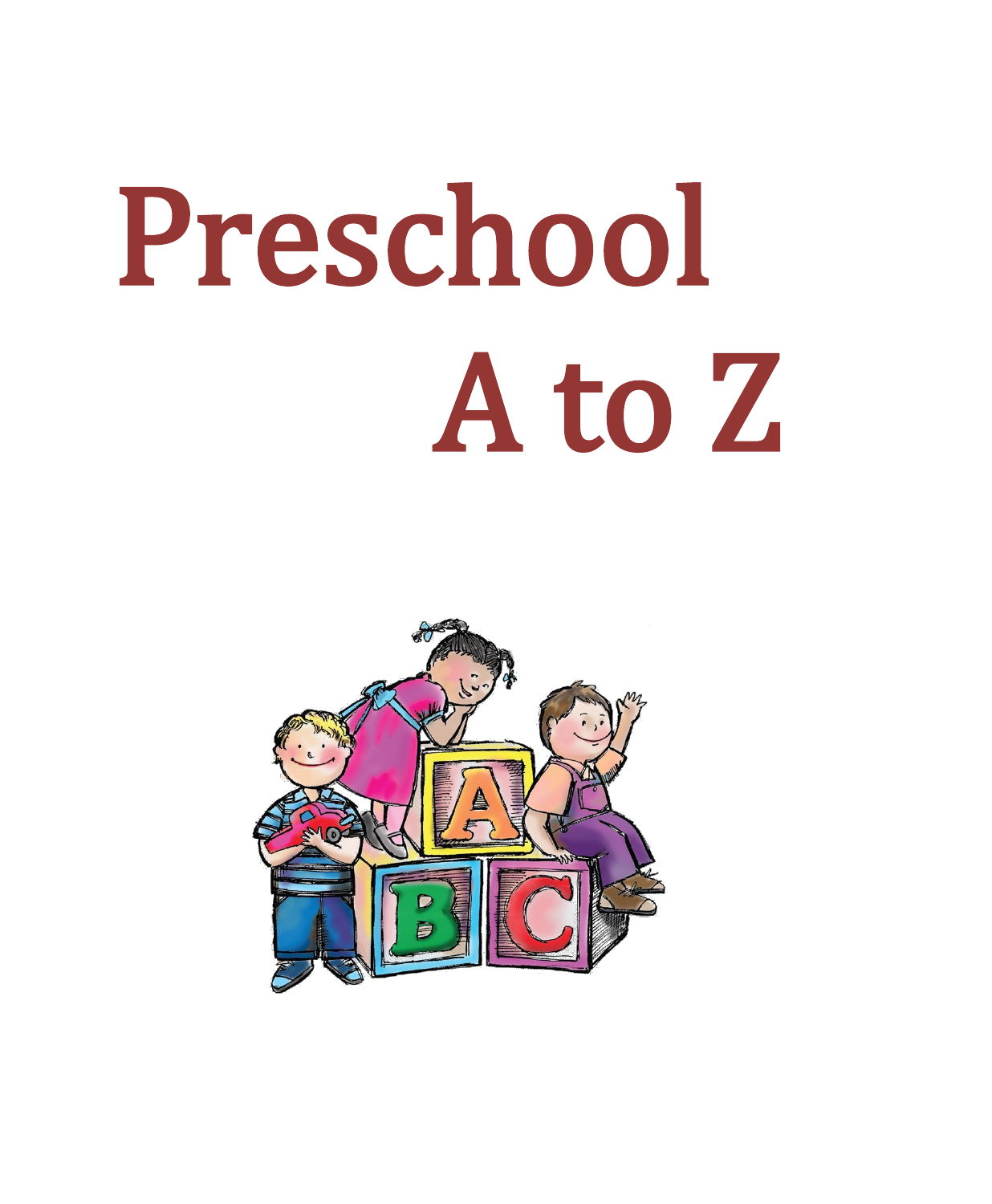# St. John's Lutheran Preschool Tecumseh, NE

**Dear Parents,**

**Welcome to St. John's Lutheran Preschool. I hope that this handbook will answer many of your questions. Please keep it throughout the year and refer to it when you need a "refresher." Your child may enjoy looking through it with you.**

**I look forward to working with you as a team to help your child bloom and develop in his or her own special way. I know that God has great plans for all of us and it is my great delight as a teacher to watch the beginnings of His work as a the students grow.**

**I will pray for you and your child regularly and I ask for your prayers as well, that God will guide us in all we say and do as we undertake this most precious task.**

**In His Service,**



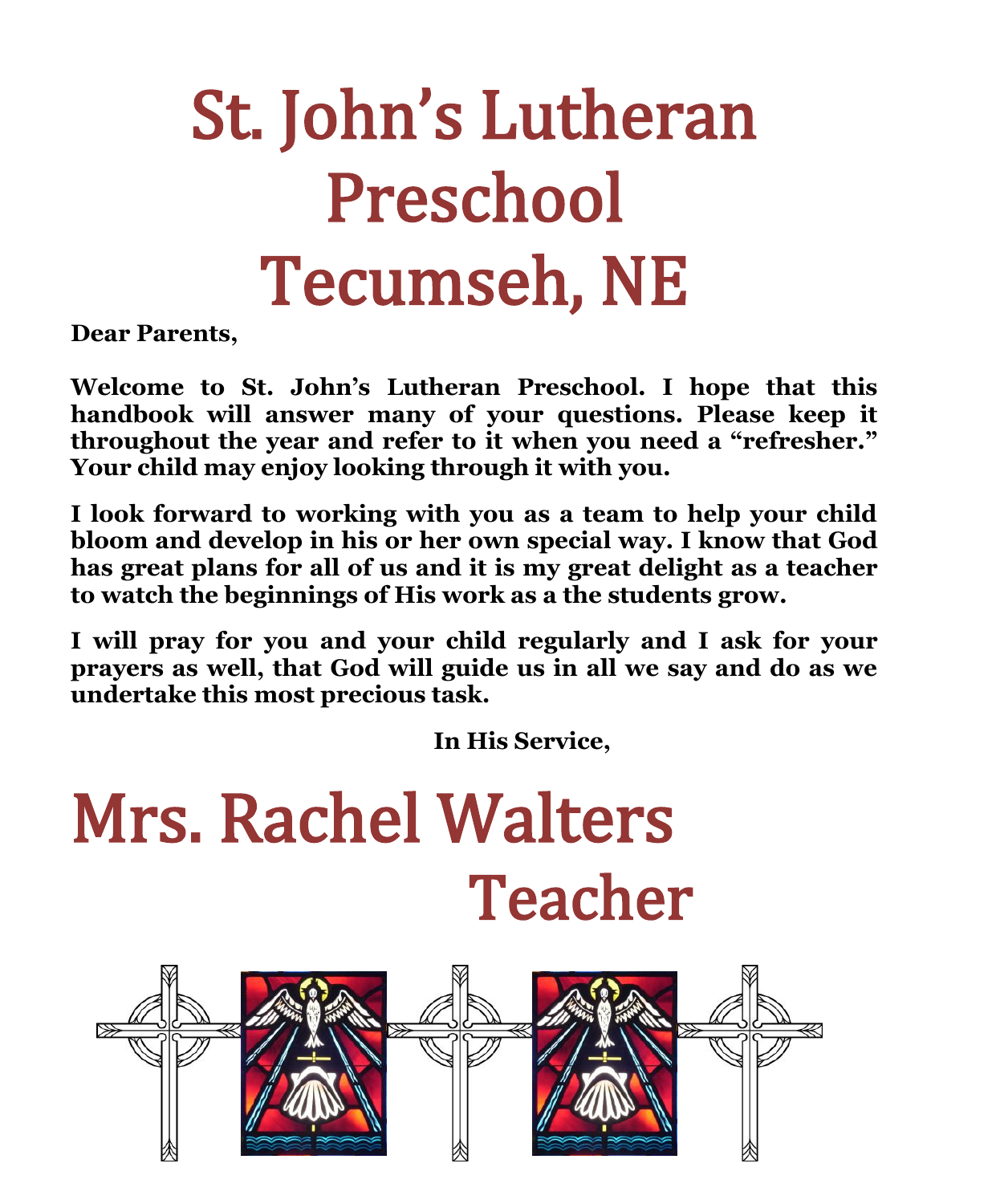# Aa is for…

ARRIVAL School opens at 8:00 am. We begin our day at 8:30. Roll will be taken at that time.

**ABSENT** If your child is ill and will be unable to attend school, please call and leave a message on my voice mail (402-921-8980) so that we can pray for your child.

# Bb is for…

**BIRTHDAYS** If you wish to send treats for your child's birthday, please let me know, so you can be advised of any classroom allergies. Birthday treats will be served at snack time.

**BOOK ORDERS** Every few months your child will bring home book order forms. This is optional participation, but an excellent way to pick up quality children's literature at a fair price and to build their personal library. Every book that your child orders also earns free books for our classroom. When ordering, look especially for Newberry and Caldecotts winners. Make checks payable to the company from which you are ordering. Please do not send cash.

#### Cc is for…

**CHAPEL** We will assemble in the church on Wednesday at 9:00 am to worship together. Parents are always welcome to join us!!

# Dd is for…

**DRESS CODE** Please make sure your child is dressed appropriately for the weather, as we will be using the playground. Also for safety reasons, please wear closed-toe shoes. NO flip-flops please.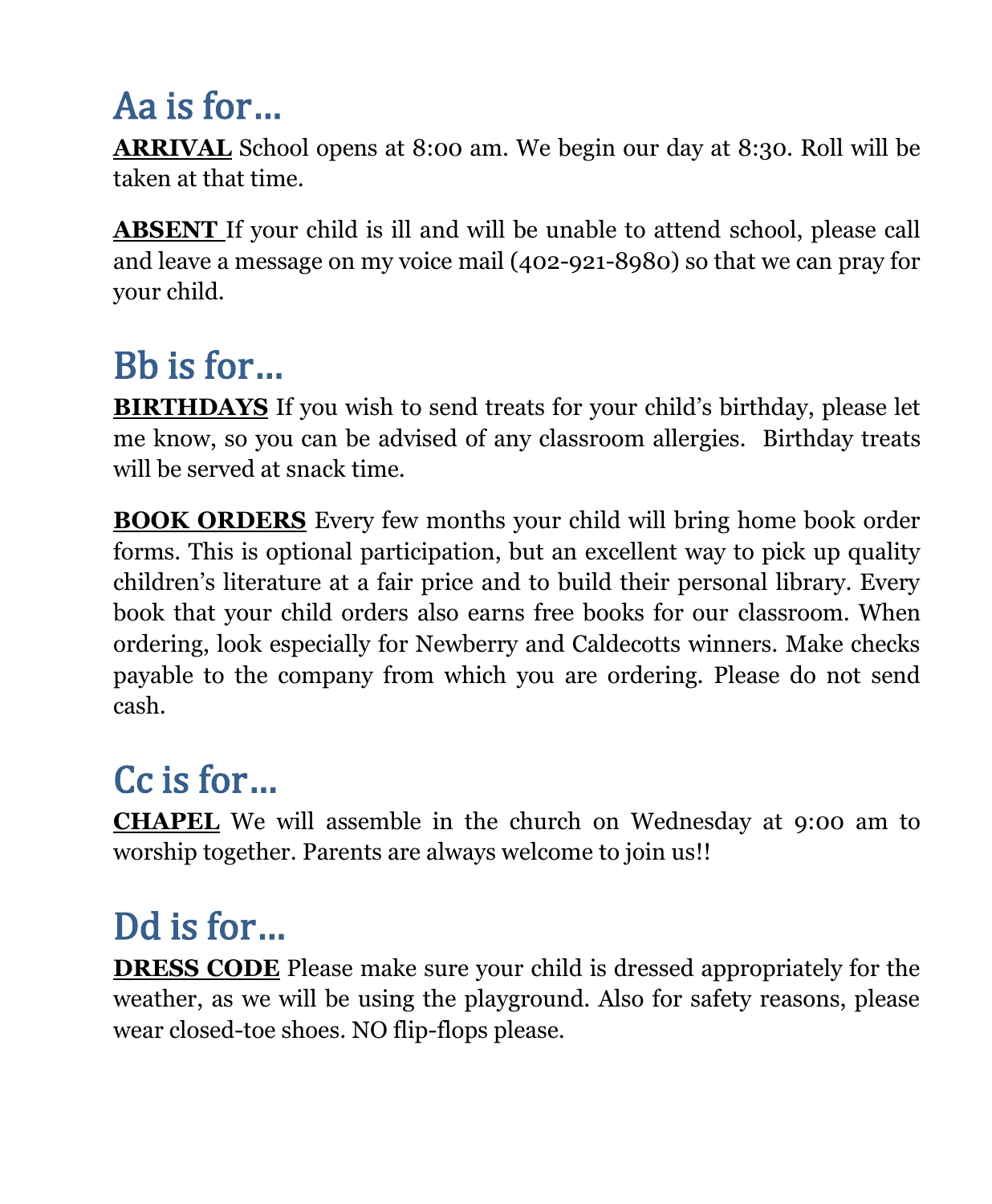# Ee is for…

**EMERGENCY** Our school has a rehearsed plan of action in the event of an emergency. I ask that you supply a letter and a photo to be read to your child should you be delayed in ANY emergency. Please see the additional page for further details.

#### Ff is for…

**FIELD TRIPS** We will be taking field trips throughout the year. You will be notified of these well in advance.

# Gg is for…

**GOODBYES** Please say goodbye to your child at the classroom door. If you have a message for me and it is after 8:30, please write a note and put it in your child's folder.

#### Hh is for…

**HELPERS** Each child will have a chance to be a helper in our room each week.

#### Ii is for…

**ILLNESS** A school is a place where germs flourish very quickly. For the health of your children (and their teacher,) if your child is not feeling well, please keep them at home. If your child becomes ill at school, you will be notified to come and pick them up.

Jj is for… **JESUS!** Our Special Friend!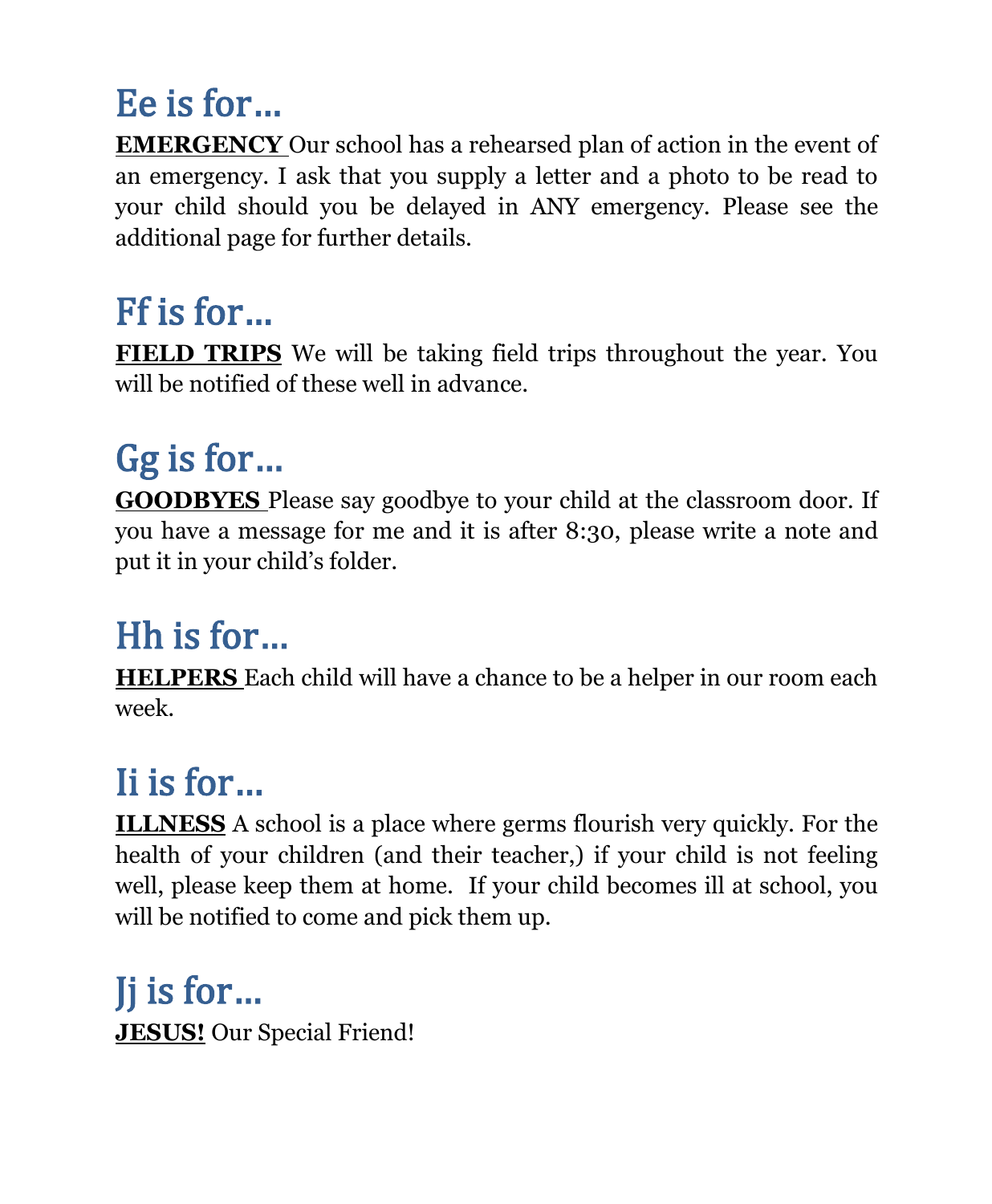# Kk is for…

**KINDNESS** All students are expected to treat each other with kindness and respect at ALL times.

#### Ll is for…

**LOVE** During the year things will happen to disappoint or upset us. Remember our desire is to show love to each other as Jesus does…"Be kind and compassionate to one another, just as Christ, God forgave you." Ephesians 4:32

#### Mm is for…

**MEDICATION** If your child needs to take medicine, it MUST be labeled in its ORIGINAL CONTAINER AND GIVEN DIRECTLY TO ME, with written directions. A medication permission record must be signed by a parent. This includes over the counter medications such as cough drops as well. You must also sign a permission slip giving me and our aide permission to give medications to your child. This is for <u>both</u> prescription and non-prescription medications.

#### Nn is for…

**NEWS** Our Preschool News will come to you in a calendar each month. It contains very important information, dates to remember, and what we are going to be studying. I will also send texts as needed for any updates or concerns.

#### Oo is for…

**OPEN COMMUNICATION** Please check your child's folder daily for any notes that may be sent home. And always remember that if you have any

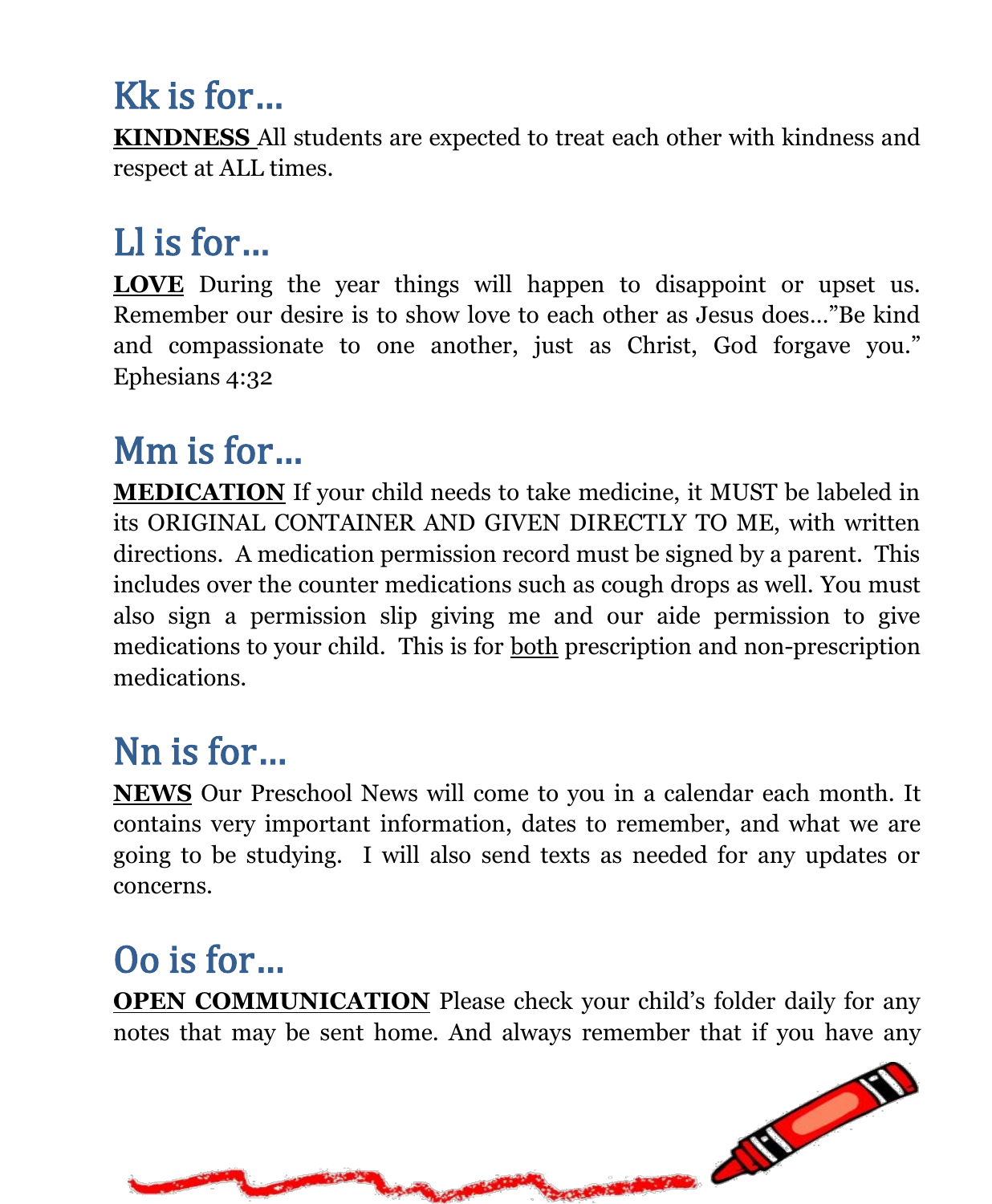questions or concerns, that I welcome your calls. We are in this together!

# Pp is for…

**PARTIES** Holiday parties will be announced well in advance.

**PICK-UP** We dismiss at 11:30 am. Children should be picked up at that time. They will be escorted to the parking lot for pick up. If a child is to be picked up by someone other than a parent, please let me know in advance, with either a text or a note in your child's folder.

# Qq is for…

**QUESTIONS?** If you have a question about something please feel free to call and leave a message on my voicemail 402-921-8980 or at email address stjohnspreschool1419@gmail.com

# Rr is for…

**READING** Read, read, read, read! Read with your child. Children who are read to, become readers themselves!

**REPORT CARDS** Progress reports occur two times during the year. We have Parent/Teacher conferences in the spring. Please do not feel you need to limit yourself to these "check-points." I'd be happy to meet with you other than these times.

#### Ss is for…

**SNACK** We will have a morning snack each day. St. John's Preschool will be providing snacks every day. If you wish to provide snacks for a special occasion please call Mrs. Walters and let her know.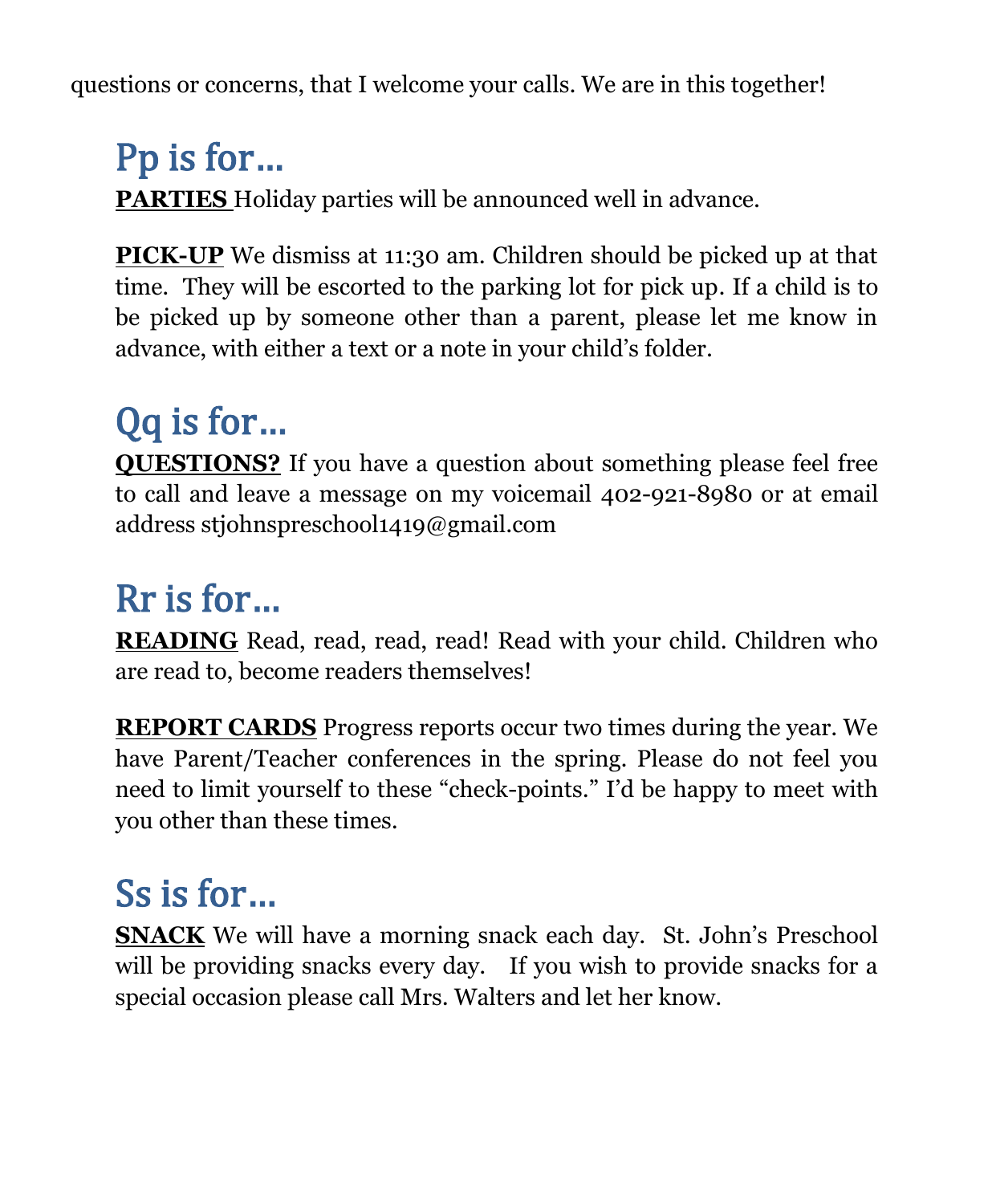**SHARING DAY** Each week, your child will have the opportunity to "share" **one** item from home. However, there are two restrictions:

1. No weapons (or items with weapons)

2. The shared item needs to begin with the letter that we are studying each week, or fit into the theme of the week.

If a child forgets to bring an item on share day, they will have to wait until the next share day. Items to be shared must stay in their backpack until share time and may not be taken outside at recess time. Please use discretion in letting your child choose an item to share. If the item is of great value, either sentimental or monetary, and your child would be upset if it got broken, do not let your child bring it to school as accidents do happen. Share day will be on Friday.

#### Tt is for…

**TOYS** Please leave toys at home, unless it is for Share day on Fridays.

#### Uu is for…

**UNUSUAL SITUATIONS** If there is something happening at home that may affect your child's schedule, mood, or attitude, please let me know so that we may be sensitive to changes in behavior.

# Vv is for…

**VACATION** Let me know if your family is planning a vacation during the school year so that I may gather school work that will be covered during your child's absence. The work can be done on the vacation and your child will not be behind upon return.